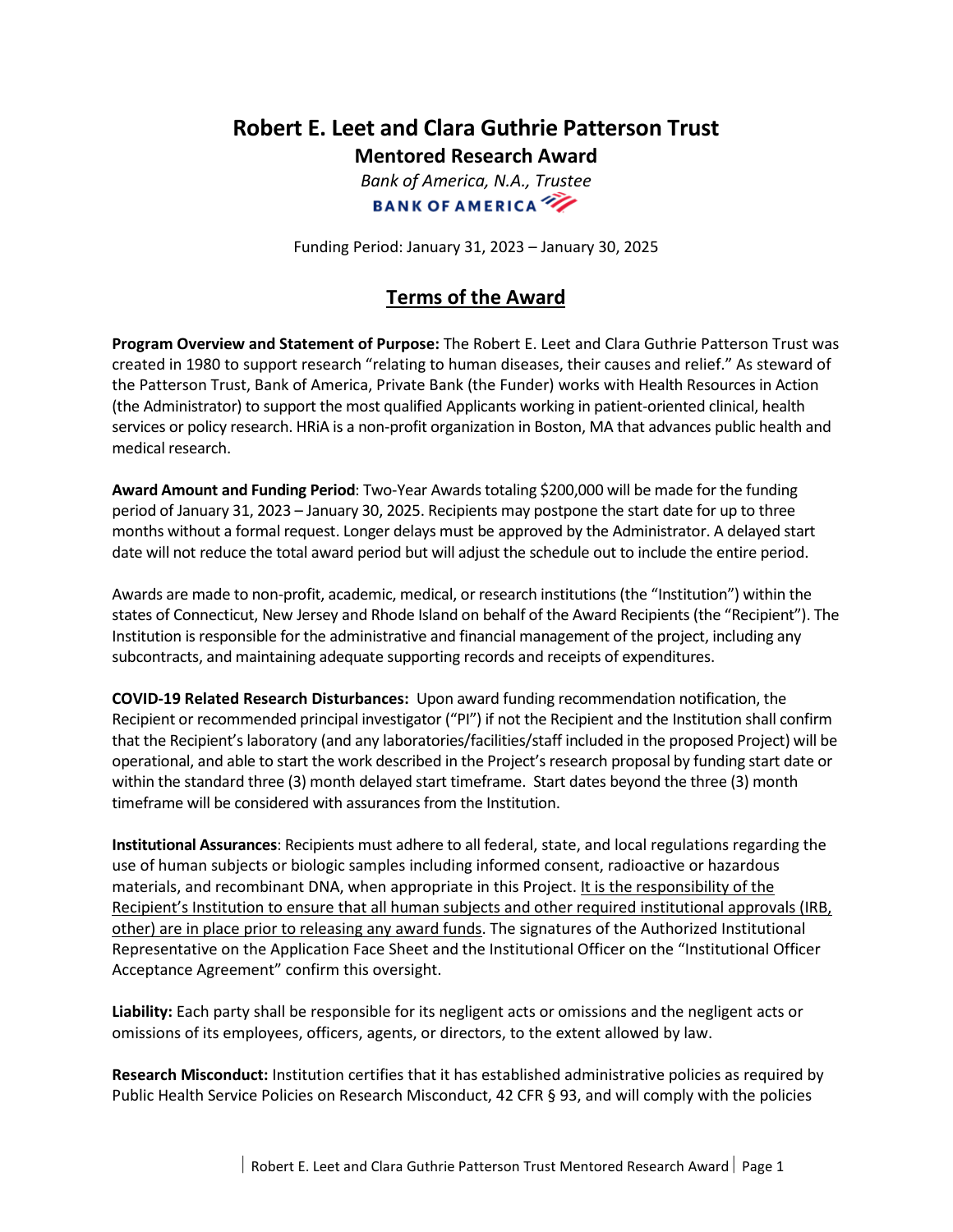and requirements (collectively the "Policy") set forth therein. In the unlikely event that an Award Recipient is involved in an investigation of research and/or financial misconduct directly related to this Award, he or she will be subject to the procedures in place at the Institution as applicable. The Institution must notify the Administrator of both the investigation and the procedures that the Institution will follow. According to the Policy, research misconduct is defined as the "fabrication, falsification, or plagiarism in proposing, performing, or reviewing research, or in reporting research results. It does not include honest error or difference of opinion."

To the extent legally permissible, the Institution must notify the Administrator of a finding of research and/or financial misconduct related to the Award and may affect the Recipient's continued eligibility for support under this Program.

**Other Funding:** Neither the Institution nor the Award Recipient will accept funding from another source which will result in an overlap of funding for this funded project or result in greater than 100% effort of the Award Recipient or Key Personnel. The Institution and the Award Recipient are responsible for determining whether acceptance of this Award will jeopardize support they may receive from other sources and ensuring that the Award Recipient has the capacity required to perform the research within the proposed timeline. The Recipient will immediately report to the Administrator any additional funding for activities related to this Award.

An NIH K Award (i.e. K08, K23, K99/R00), R01 or equivalent grant, awarded to the Recipient, cannot supplement the Award. In all circumstances, The Administrator must be notified of the receipt of additional funding at least 30 days prior to that Award start date. If such a grant is received prior to the start of funding, the application must be withdrawn and if the grant is awarded during the Award period, the Funder reserves the right to terminate the Award on a case-by-case basis. In the case of Award termination, any unexpended funds remaining from the Award must be returned to the Administrator or the Funder.

**Financial Responsibilities of Award Recipient Institution**: The Institution will keep systematic records of all expenditures relating to this Award. Vouchers consisting of bills, invoices, cancelled checks, receipts, etc. will be retained by the Institution for three (3) years after the close of the Award period and will be available for inspection by representatives of the Funder during normal business hours and upon reasonable notice throughout this period. The Funder may, at its expense, examine, audit, or have audited the records of the Institution insofar as they relate to activities supported by this Award.

**Use of the Award Funds**: The laws of the United States place certain restrictions on the way funds awarded by charitable trusts and foundations may be expended. **Award funds and any interest earned may be used only for the research project and budget as submitted in the Recipient's Project proposal**. Funds may not be expended for any other purpose without the prior written approval of the Administrator.

The Recipient Institution must exercise proper stewardship over award funds and ensure that costs charged to the award are allowable, allocable, reasonable, necessary, and consistently applied in line with the Project's accepted proposal and budget. The Institution shall be liable for reimbursement to the Funder of any award funds associated with any inappropriate or unauthorized expenditures or fraudulent or improper conduct involving the use of award funds. The grant monies which have been awarded, including any interest earned therein, may only be used for the purposes stated in this Agreement.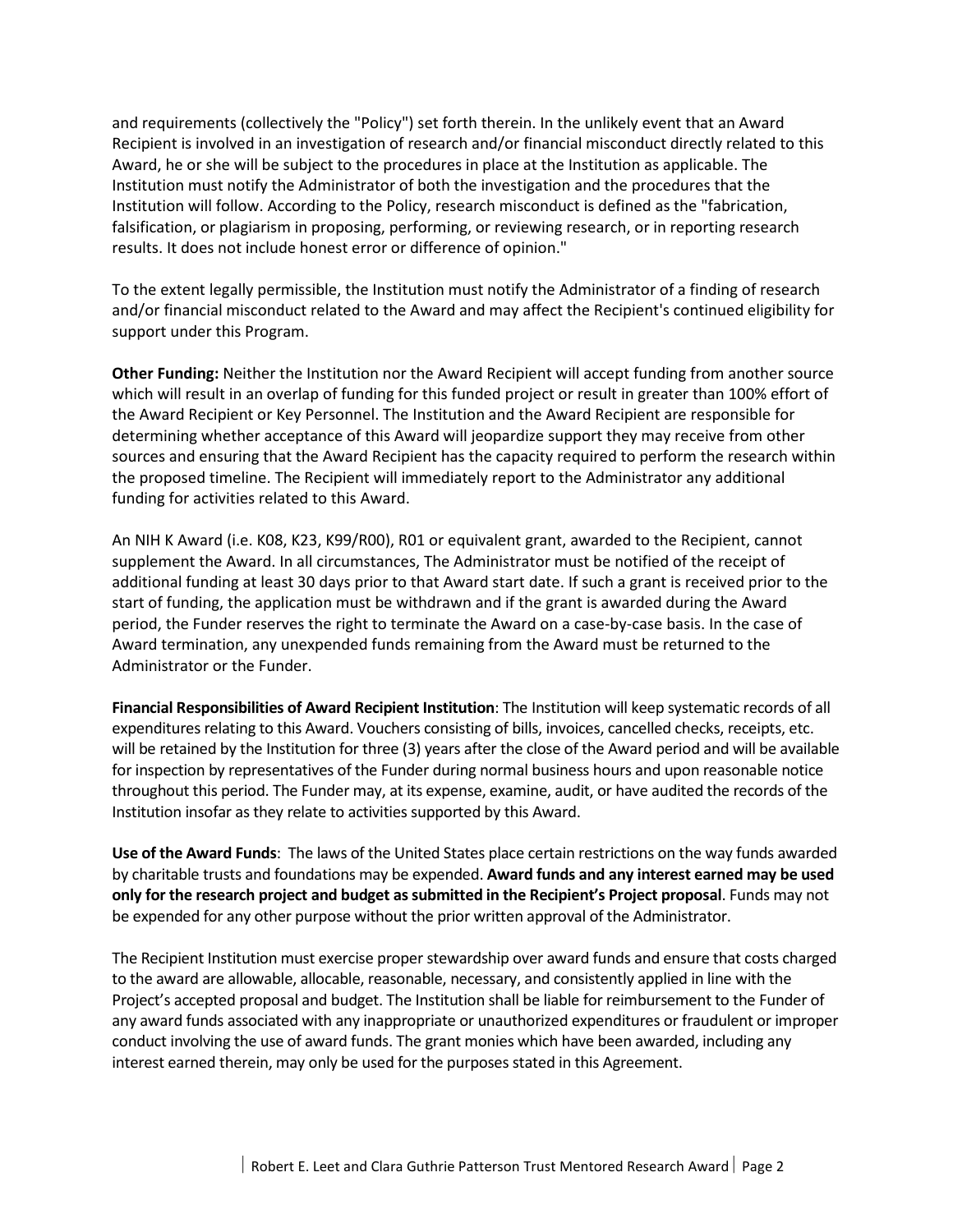Expenses eligible for support include the Recipient's salary and fringe benefits; salaries and fringe benefits of personnel essential to the Project for only their work as it directly relates to the Project; publication of scientific data; travel to scientific meetings; laboratory and data processing supplies; and other direct expenses such as equipment essential to the Project. Award funds may only be used for salaries in proportion to the percent effort on the Project. However, percent effort may exceed the percent of total remuneration requested.

Funds may not be used to support the Mentor's of Division Chief's salary. In addition, funds may not be used for new construction, the renovation of existing facilities, fundraising projects, or endowments. Funds may not be used for any political activity, accumulated deficits, or for any other purpose prohibited by the Internal Revenue Service Code. Funds awarded for the direct costs of the Project may not be used for general operating costs. Research-related expenses not directly related to the Project, general office supplies, individual institutional administrative charges (e.g. telephone, other electronic communication, IT network), professional membership dues, and pre-award charges are **not** allowable expenses.

**Indirect costs**(**Institutional Overhead**): Indirect Costs are not allowed.

**Protected Time:** Award Recipients with clinical responsibilities must have protected time of at least 70% for research; Awardees without clinical responsibilities must commit at least 90% time to research. Salaries must be in direct proportion to the percent effort on the research project. However, percent effort may exceed the percent of total salary requested from this Award.

During the COVD-19 Pandemic, Awardees with Clinical Responsibilities remain eligible if they typically have 70% protected time for research but had an increased in clinical responsibilities necessitated by the COVID-19 response that has reduced their protected research time.

**Reporting Requirements**: Awards are made for a two-year period; award payments will be made once a year. **Scientific and Fiscal Progress Reports** will be due in **November** regardless of the start date of the Award. The Recipient will receive an access to the required online report forms by email approximately three (3) weeks prior to their due dates. The Mentor/Division Chief is also required to complete a section of the Progress Report that addresses the Recipient's research and training plans during the second year of funding. It is the responsibility of the Recipient to email the financial report form to the Institution's Financial Officer and ensure that the Administrator receives this completed form. Funding for Year 2 is contingent upon the timely submission of scientific and fiscal progress reports and a satisfactory assessment of the Recipient's progress by the Scientific Review Committee.

Final scientific and financial reports are due sixty (60) days following conclusion of the award period. Requests for a no-cost extension or re-budgeting should be made to the Administrator a minimum of thirty (30) days and a maximum of ninety (90) days prior to requested effective date of change. In cases where an extension has been granted, Recipients may be required to file an interim status report. The Funder and Administrator reserve the right to place a hold on funds where the Recipient is non-compliant with these reporting requirements.

**Changes in Award Status:** Any changes in the Project's research design including changes to/omission of specific aims described in the Recipient's accepted Project proposal require a formal written request and prior approval before implementation. Changing of Project plans without prior approval may result in the suspension of payments, early termination of the award, and/or reimbursement to the Funder of any expended or unexpended funds. Any change in percent effort of the Recipient, or other personnel providing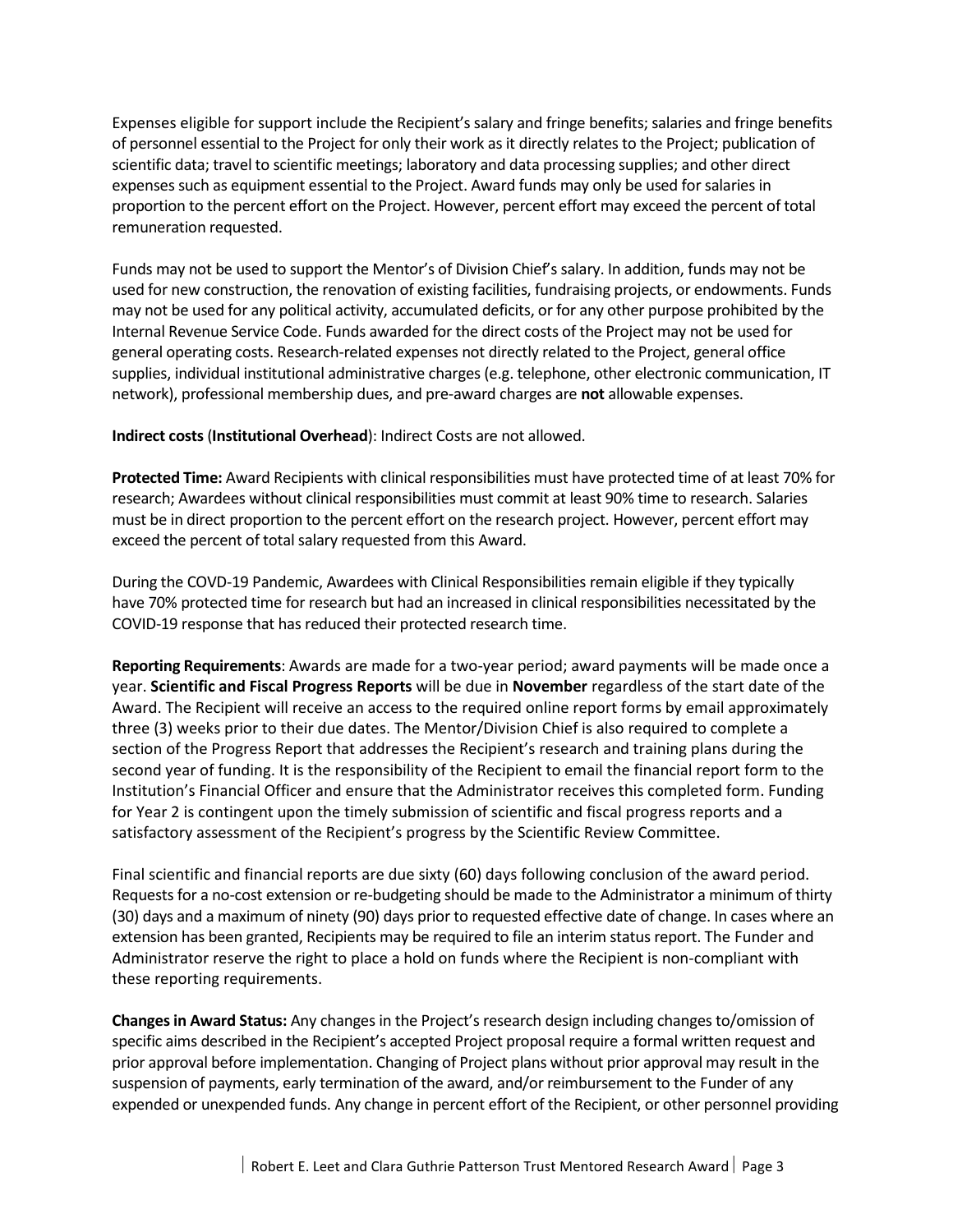a substantial intellectual contribution to the Project (collectively, the "Key Personnel") requires prior written request and approval. Requests should include the reason for the change and a description of how the change will affect the scope of work, implementation, and timeline of the Project. All requests for changes to the Project design, aims, or percent effort of the Recipient or Key Personnel must be received by the Administrator at least thirty (30) days prior to the desired effective date of the change.

**Change in Award Recipient Status:** It is the responsibility of the Recipient as well as the Institution to notify the Administrator of any change in employment status of the Recipient at least thirty (30) days prior to such change. The Funder reserves the right to terminate the Award in the event of a significant change in the Recipient's academic status, including promotions conferring independent faculty status or its equivalent. In the case of fellowship termination, any unexpended funds remaining from the Award must be returned to the Administrator or the Funder.

**Re-Budgeting**: Expenditures are expected to be within reasonable range of the Budget that was submitted in the grant application and accepted by the Administrator. All requests for re-budgeting or reallocation of Award funds over \$10,000 must be clearly justified in the annual financial report or conveyed in an update to the report to the Administrator a minimum of thirty (30) days prior to the requested effective date of change. The request must include the current allocation of funds along with specific detail and justification for the reallocation. If the Institution makes a request for re-budgeting or reallocation outside of the annual progress reporting process, Institution must contact Program Staff to obtain the required forms.

**Carryover of Funds**: All requests to carry forward unspent funding from one year's budget to the next must be clearly justified in the annual financial report. Amounts greater than \$20,000 will be scrutinized and may be disallowed if adequate justification is not provided.

**No-Cost Extension**: Following the two-year Award period, **a no-cost extension for up to twelve (12) months**  may be granted upon receipt and approval of a no-cost extension request. The request for no-cost extension (NCE) forms must be communicated via email to the Administrator a minimum of thirty (30) and maximum of ninety (90) days prior to the end of the award period. Incomplete forms will not be processed. The NCE request form includes a section for justifying the extension, the unexpected balance, and a timeline for expenditure of the remaining funds. A final scientific report is due at the completion of the extension period. Any portion of the award not expended at the conclusion of the extended period must be returned to the Administrator within sixty (60) days. In cases where an extension has been granted, Recipients may be required to file an interim status report. The Funder and the Administrator reserve the right to place a hold on funds in cases of non-compliance with these Reporting Requirements.

**Transfer or Termination of Award:** Awards are made to the Institution where the named Award Recipient is conducting research. If the Award Recipient is planning a move to another nonprofit research institution during the Award period, transfer of funds to continue the project must be communicated via email to the Administrator. This request must include a Fiscal Report stating the remaining fund balance as well as a letter from the proposed Division Chief / Mentor at the new institution confirming the availability of resources to continue the project. If the transfer is approved, the Award Recipient and the new Institution will be responsible for notifying the Administrator of the new payee and oversight contacts as well as coordinating the fund transfer.

If the Recipient is not continuing the research in another nonprofit research setting, the Award will be cancelled, and unused funds must be returned within sixty (60) days. Transfer of this Award to another individual is not permitted. Disposition of any equipment purchased by the Award Recipient with Award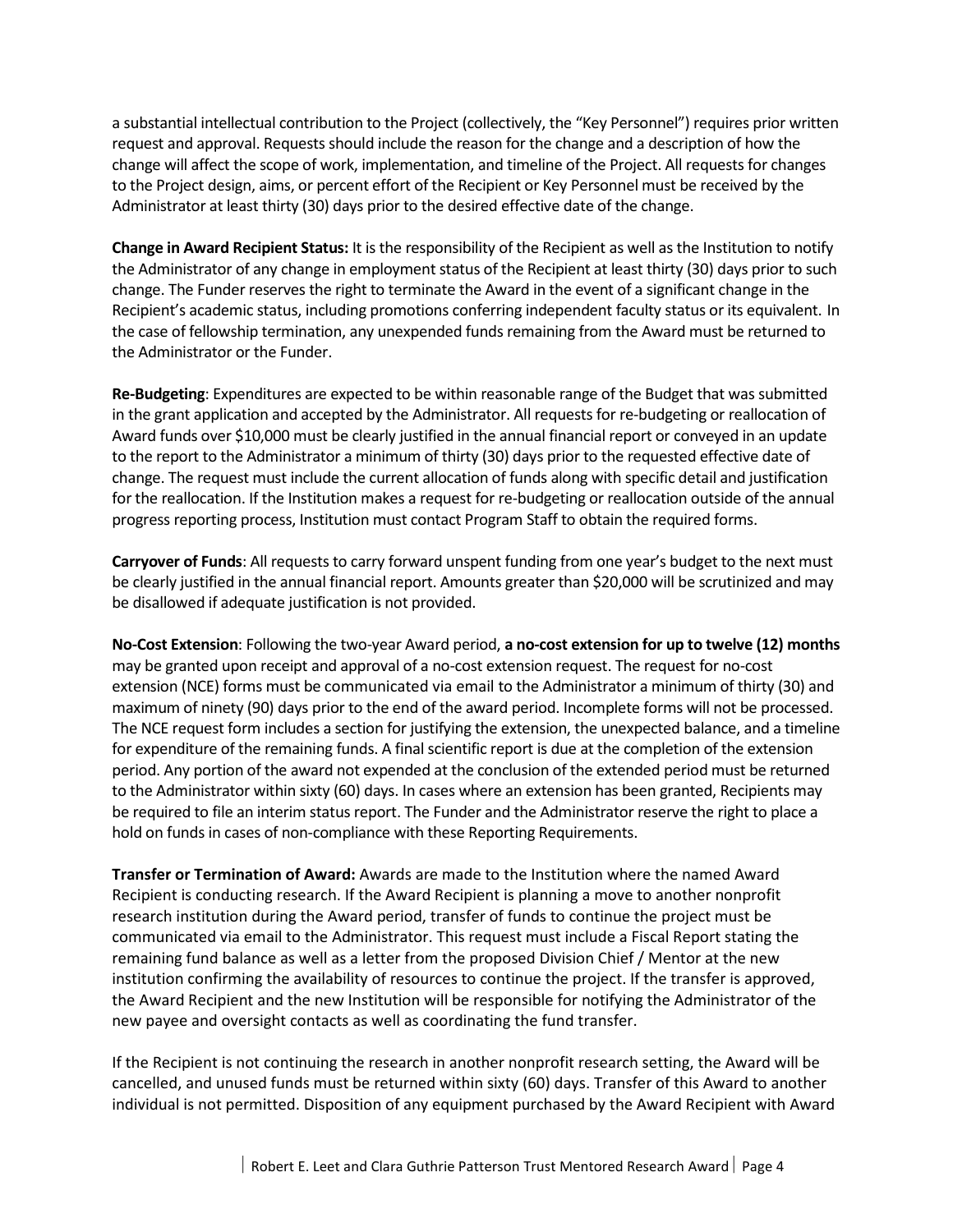funds will be evaluated on a case-by-case basis. If the Project is terminated for any reason, any unused funds, subject to allowable costs and non-cancelable commitments incurred in the performance of the Project but not yet paid for, must be returned to the Administrator within sixty (60) days. Performance under this Agreement may be terminated by either party upon thirty (30) days written notice to the other.

It is the responsibility of the Recipient as well as the Institution to notify the Administrator of any change in employment status of the Recipient in a timely manner and usually not less than thirty (30) days prior to such change.

**Unused Funds and Reversion**: The Institution is required to give written notice if there is a change in the Institution's status as noted below. Should any of the following events occur, the Administrator, on behalf of Funder, may demand repayment of all unexpended portions of the Award; moreover, all unpaid installments may be cancelled.

- A determination, preliminary or otherwise, is made by the United States Internal Revenue Service that the Award does not constitute a qualifying distribution.
- The Institution fails to perform any of its duties, in the judgment of the Funder, the Administrator, or its Scientific Review Committee, required by the Terms of the Award. In such cases, The Administrator shall provide no less than thirty (30) days termination notice in writing to the Institution, upon which the Institution shall have an additional thirty (30) days following receipt of such notice within which to cure any deemed failures.
- The Institution ceases to be exempt from income taxes under the United States Internal Revenue Service Code or becomes a private foundation.
- **There is a material change in the purpose, character, or method of operation of the Institution such** as to jeopardize its tax status.

**Unexpended Funds**: Any unspent funds in excess of \$200.00 remaining at the close of an extended Project period must be returned to the Administrator within sixty (60) days.

**Family and Medical Leave**: The Award Recipient may continue to expend any Award funds allocated to salary during medical or parental leave consistent with the Institutional level of paid leave for such purposes. Similarly, budgeted costs for maintaining the research study may be expended during the leave, subject to institutional policies. Re-budgeting of these expenses during leave requires approval of the Administrator.

**Patents, Copyright and Intellectual Property**: The Recipient should follow the Institution's policies regarding discoveries or any other intellectual property that results from research conducted under this Award. Neither the Administrator nor the Funder of this Award will retain any rights to intellectual property including patents, copyrights, trademarks, or other proprietary rights that result from the research.

**Confidentiality and Third-Party Release:** Application materials as well as scientific progress and final reports are considered confidential. The Administrator engages third parties who have the necessary expertise to review the submitted materials and evaluate each project. Although the Administrator endeavors to protect the confidentiality of the reports by requiring reviewers to sign confidentiality agreements, confidentiality cannot be guaranteed. The Administrator and the Funder are not responsible for any consequences resulting from the disclosure of the content of these materials to such third parties.